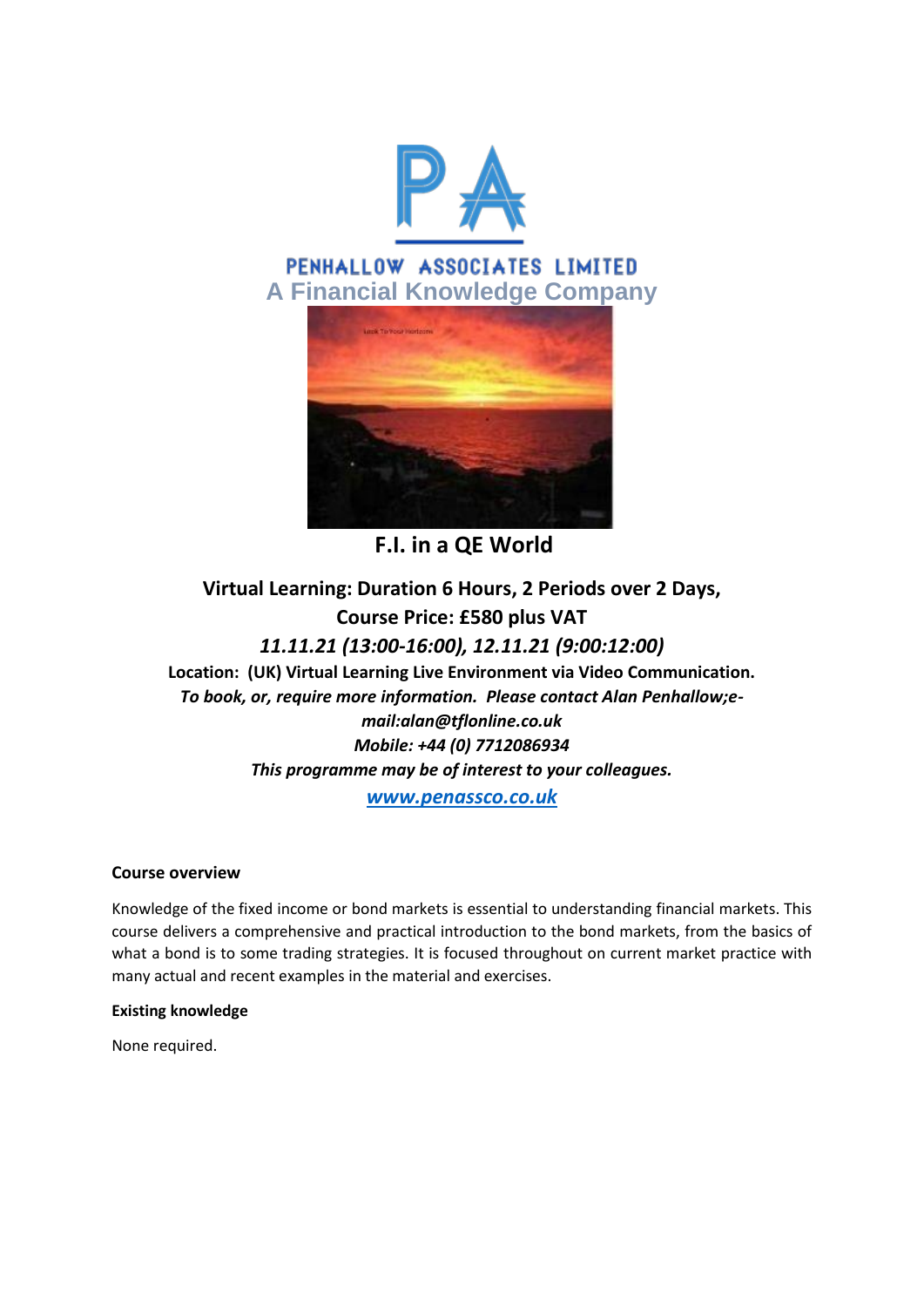#### **Key learning objectives**

To understand:

- The key features of a 'straight' bond
- Who issues and who buys bonds and why
- How yield is calculated
- How investors determine yield levels by trying to gauge their riskiness
- How yield curves are created and interpreted
- The different methods by which bonds are priced and issued
- What the repo market is and why it is so important
- What duration is, PV01 as a key metric and its applications
- Convexity and its applications
- The range of bond types and their respective risks Floating Rate Notes, inflation-linked etc

## **Agenda**

#### **Session One - Fundamentals**

- The size and importance of the bond markets
- What is a bond? The main ways of classifying bonds structure (e.g. straights), issuer type (government or not), market type (domestic or Eurobond/International)
- The key features of 'straights'
- What are the main issuer and investor types? How do their motivations and preferences vary?
- The main government bond markets and why they are benchmarks for the financial markets
- How return is measured: yield and two ways of calculating it and the resulting price-yield relationship, estimating yield from price and coupon
- How the market tries to estimate the fair yield of a given bond: what risks are involved and how significant are they? Are developed world government bonds really 'risk-free'? Key metrics of government credit-worthiness. The distinction between the Eurozone countries and owncurrency governments.
- How yield curves are constructed, their various shapes and what they may mean, how they change slope and level and why, the importance of the Central bank base rate and changes to it, benchmark and off-the-run issues and some trading strategies: carry, curve and on v off the run
- Semi-annual and annual yield conventions, when it is necessary to convert between them and how

## **Session Two – Primary and secondary markets**

- The differences between domestic and Eurobond/International bond markets, Globals and Foreign bonds, private placements and global issues, Medium Term Note programmes (MTNs) and multi-tranche issues
- How the two main issuance methods work: government bond auctions and syndicated issues and their risks
- Credit ratings and the various methods of pricing non-government bonds against governments, swaps (asset swaps – in outline), CDSs (in brief)
- Some key covenants of non-government bonds and their efficacy, eg Change of Control